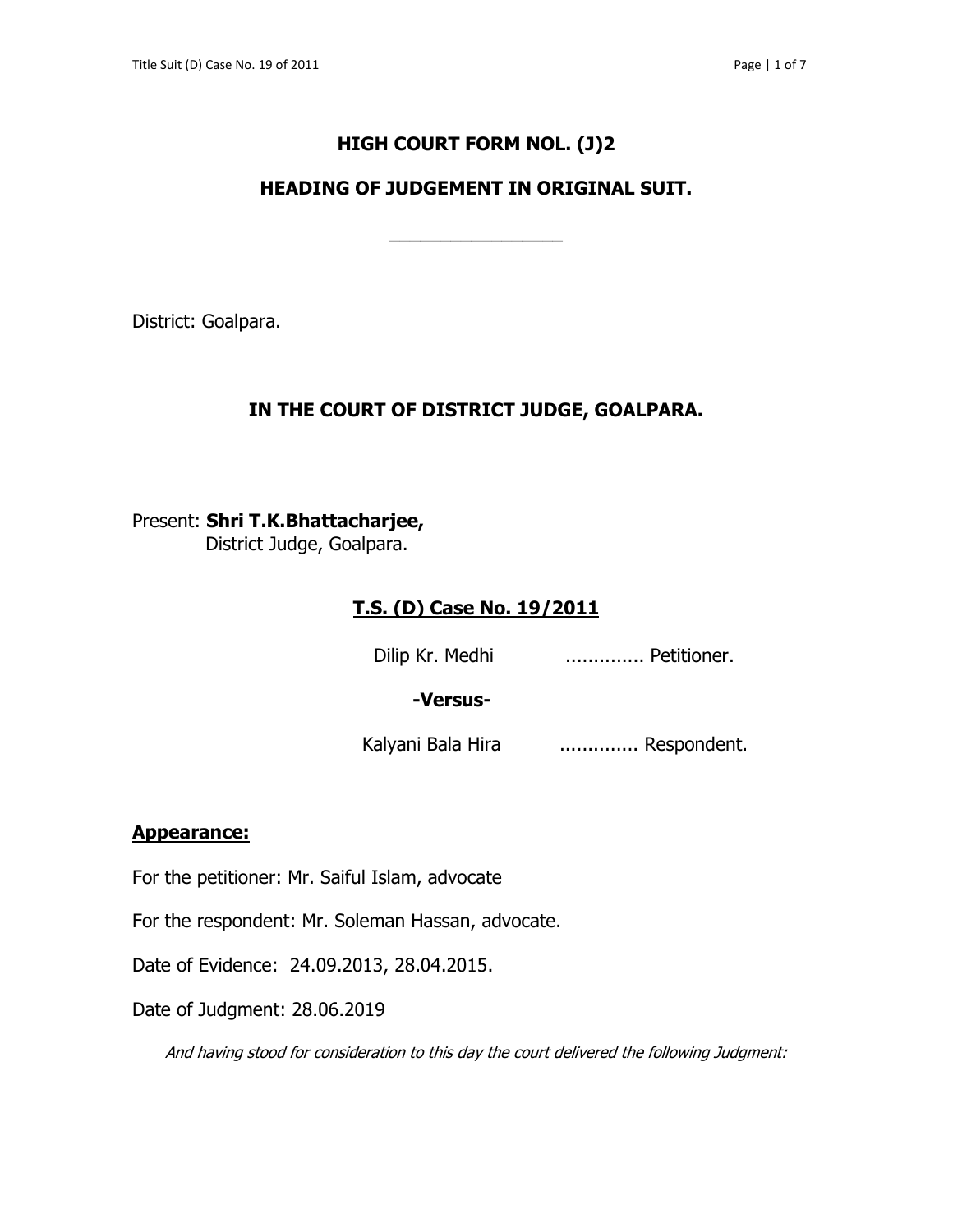### **-J U D G E M E N T-**

- 1. This is an application filed by petitioner Dilip Kumar Medhi u/s 13 of the Hindu Marriage Act 1955 with a prayer for dissolution of marriage by a decree of divorce.
- 2. The brief facts of the petitioner's case is that the petitioner married the respondent on 08.02.2001 at Goalpara Town according to Hindu rites and customs and thereafter, they started living together as husband and wife and subsequently, a male child was born to them but, thereafter, soon after the birth of the said child, the respondent left the house of the petitioner without any valid reason and she never came back but subsequently, she again became pregnant and gave birth to a female child which was not of the petitioner. The petitioner also stated in his plaint that his wife is a mentally imbalanced woman and she has no moral character and further, she was taken for treatment to the District Mental Health Programme at Civil Hospital, Goalpara on several occasions and later on the respondent terminated the marital ties with the petitioner by an affidavit and continued to desert the petitioner and as such this suit was filed with a prayer for a decree of divorce and other reliefs.
- 3. On receipt of the notices of this case, the respondent filed her written statement stating inter alia that this case is not maintainable; that the respondent lived with the petitioner till her second child (female) was in her womb for three months after which she was driven out by her husband after physical and mental torture. The respondent further stated in her written statement that the petitioner is paying maintenance @ Rs.3,000/ per month for herself and for the second child (female) that was born to them and she further stated that she is not a patient of any kind and also denied numerous averments made in the plaint and concluded the written statement with a prayer to dismiss the petition of the petitioner with cost.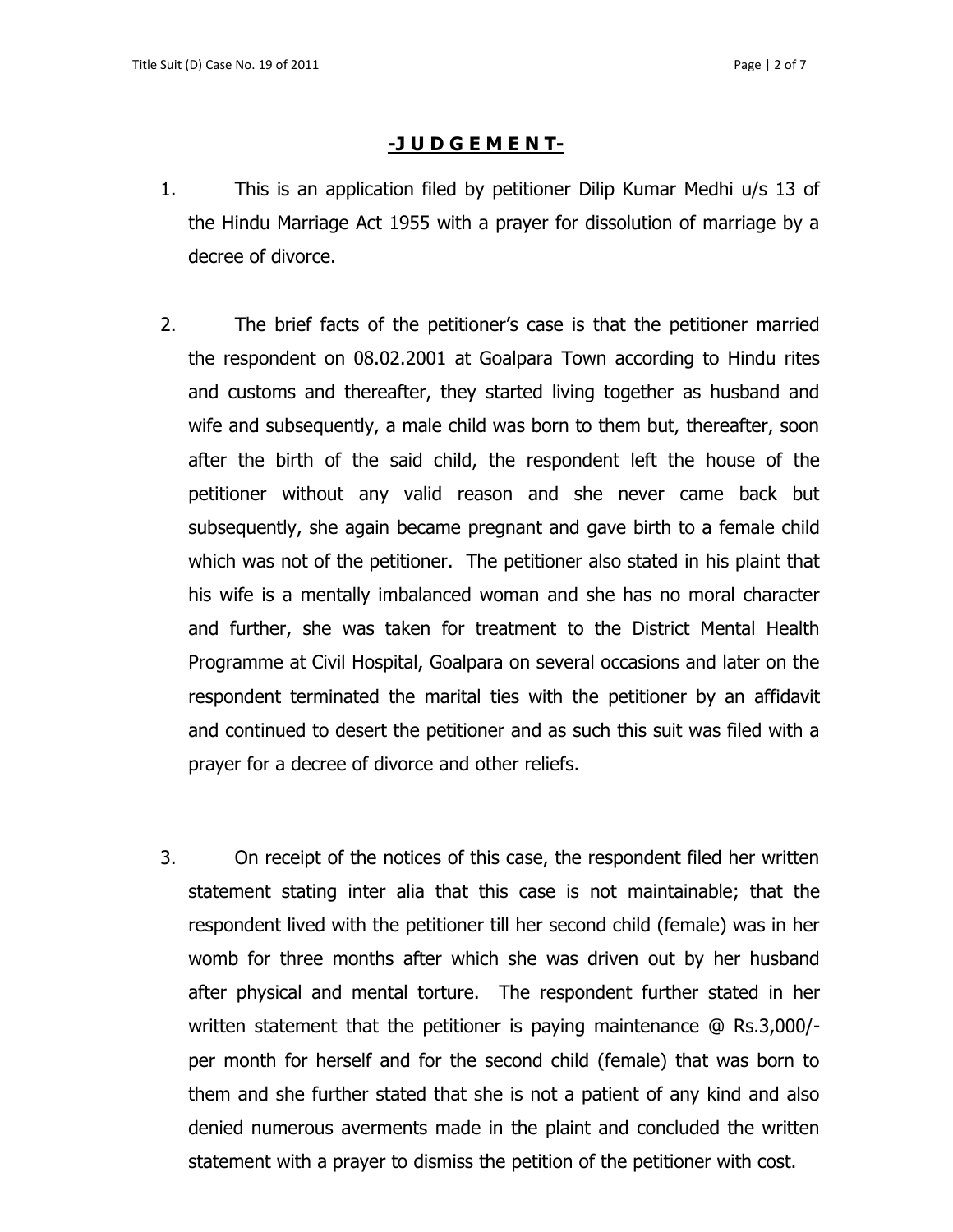- 4. Thereafter, this court was pleased to frame the following issues:
	- i. Whether there is any cause if action ?

ii. Whether the respondent without any valid ground or reason left the house of her husband about 3 years ago from the day of institution of the case and she fled away with money without knowledge of the petitioner and never come back ?

iii. Whether the respondent is a mentally ill person (woman) and she is a lady of easy virtue and does not believe in the sanctity of married life ?

iv. Whether the respondent was subject to cruelty and she was driven out of the house ?

- v. What relief(s) the parties are entitled ?
- 5. Thereafter, this case proceeded for evidence during which both the sides adduced evidence and one witness from each side was examined and duly cross examined. Subsequently, the arguments of the respective learned counsels of both sides were heard in order to determine the matter at hand.

#### **DECISION, DISCUSSION AND REASONS:**

6. The P.W.-1 was the petitioner Dilip Kr. Medhi and from his examination-in-chief on affidavit it is found that according to him, the litigating parties were married on 08-02-2001 as per Hindu rites and customs in the house of the respondent at Geeta Nagar, Goalpara and a male son was born to them on 16-10-2002 but thereafter, after a few days the respondent left the residence of the petitioner along with the baby and never returned back. The P.W.-1 also stated in his examination-in-chief on affidavit that the conduct and character of his wife is very bad and she has lost her morality and terminated the marriage relation on 11-11-2005 by an affidavit. From the cross–examination of the P.W.-1 it is found that he is a resident of Goalpara town and that after the  $2^{nd}$  child was born the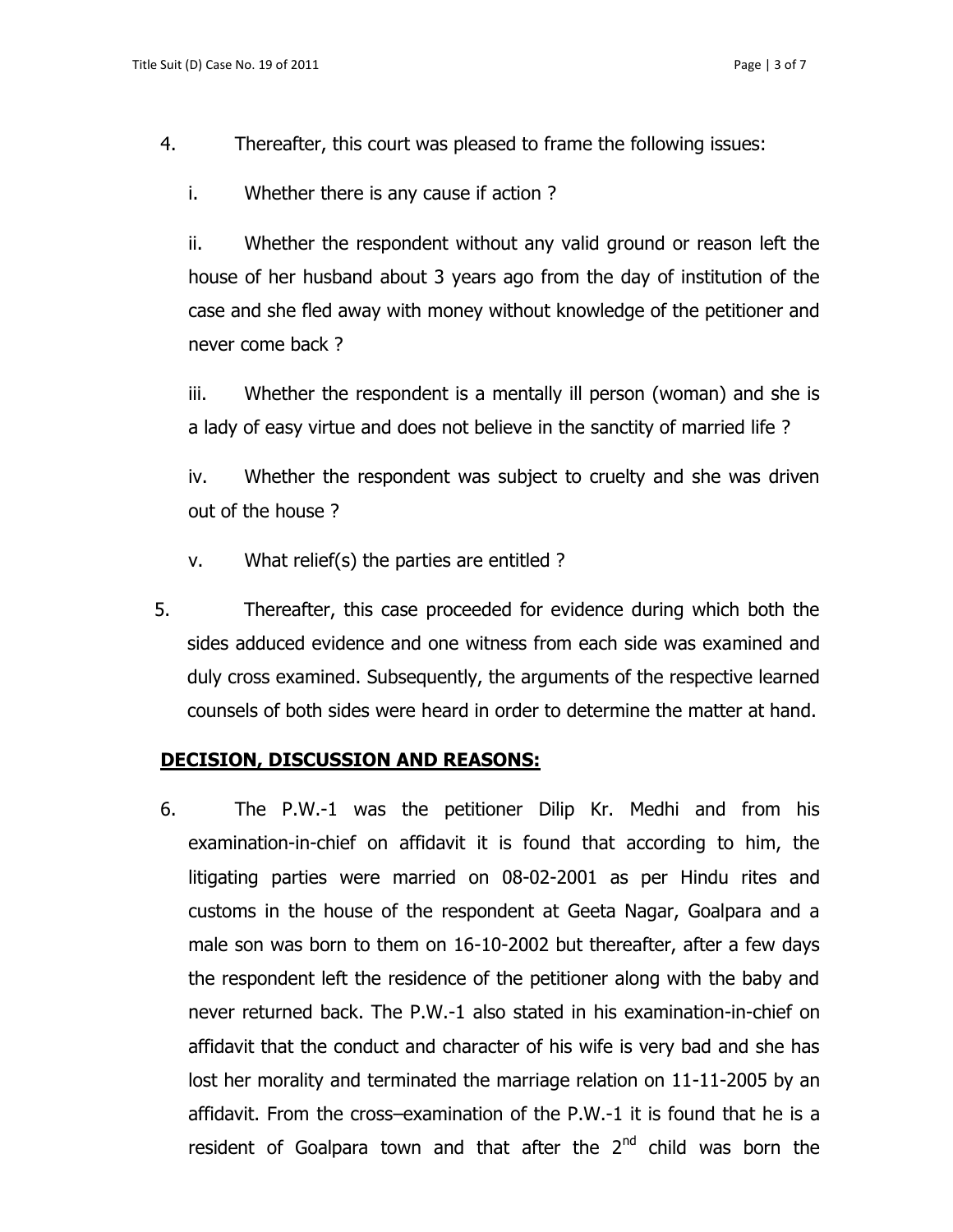respondent filed a case claiming maintenance from him and also a case u/s 498(A) of the IPC against him and that accordingly, he has been paying the maintenance to the respondent and the daughter. The P.W.-1 admitted during his cross-examination that he did not file any documents to show that the respondent was a person of bad character, that she was suffering from mental illness, that she had terminated the marriage by an affidavit etc.

- 7. The D.W.-1 was the O.P. respondent Kalyani Bala Hira, and from her examination-in-chief on affidavit it is found that according to her, she started conjugal life with her husband after the marriage with him on 08-02- 2001 and 2 children were born to them out of their wed-lock and subsequently when she was 3 months pregnant her husband drove her out from his house keeping her  $1<sup>st</sup>$  son with him and he never visited her for which she filed a maintenance case claiming maintenance for herself and her daughter and accordingly her husband has been paying maintenance to her. The DW-1 further stated that, she does not want separation or divorce from her husband and she wants to restore the conjugal life with her husband. Her cross-examination shows that, she denied numerous suggestions put to her during cross-examination but no questions were put to her with respect to her evidence to the effect that her husband drove her out from his house when she was 3 months pregnant in connection with her 2<sup>nd</sup> child.
- 8. Now, therefore, from the above discussion and with the reference to the issues that were framed in order to decide the dispute between the parties, it is found as follows: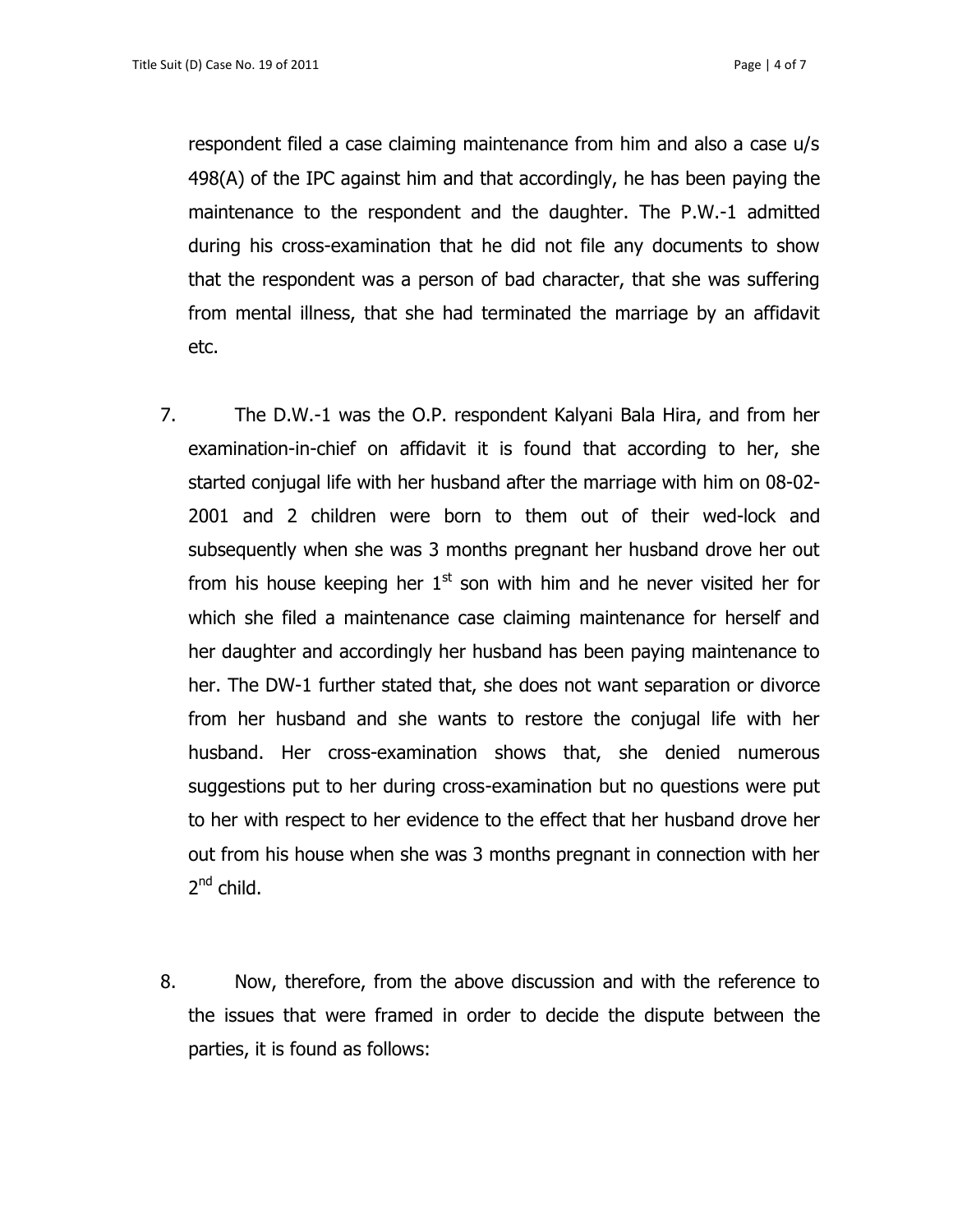#### **ISSUE NO. (i):**

9. As regards the Issue no. (i) which was framed with respect to the cause of the action of the suit, it is found that the plaintiff had filed this suit claiming a divorce but the defendant/ respondent disputed the grounds upon which the divorce was sought for and from the pleadings of the respective parties it is apparent that there is a dispute between the parties with respect to their marital life and as such there is cause of action for filing of the suit. Accordingly, this issue is decided in the affirmative.

#### **ISSUE NO. (ii):**

10. The issue no. (ii) was framed in order to determine **"**Whether the respondent without any valid grounds or reasons left the house of her husband about 3 years ago from the day of institution of the case and she fled away with money without knowledge of the petitioner and never come back" and from the materials available in the case record it is found that the plaintiff-petitioner had alleged in the plaint that the respondent fled away from his house with money without his knowledge and never came back but during his evidence he stated that she left his residence with their minor son and some money and he stated in his cross-examination that he did not file any case in this regard. The testimony of the P.W.-1 reveals that his evidence is not supported by any other witnesses and on the other hand, during cross-examination of the D.W.-1 no questions were put to her regarding the fact that the P.W.-1 had driven out the D.W.-1 from his house as stated by the DW-1. Moreover, the PW-1 admitted that he did not contact the respondent and never made any enquires about the respondent when she was in her father's house. Further, the P.W.-1 stated in his examination-chief-in-affidavit that the respondent fled away from his house with their son but his cross – examination shows that the son is residing with him. The P.W.-1 is also paying maintenance to his wife and his  $2<sup>nd</sup>$ child, the daughter, which maintenance case was also upheld by the revisional court on being challenged. From the above facts and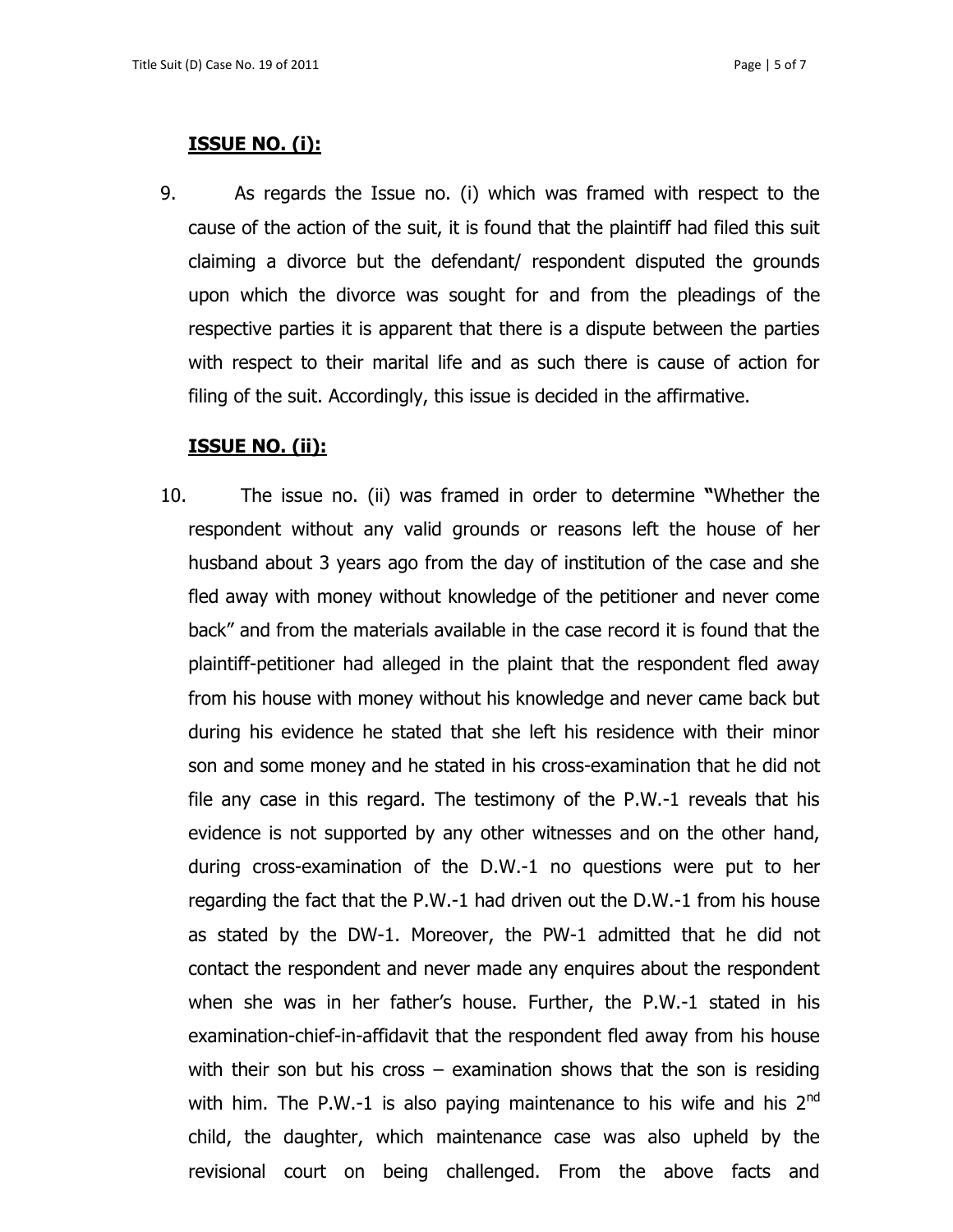circumstances it is apparent that the plaintiff petitioner was unable to establish the fact that the respondent left his house without any valid reason. This issue is accordingly decided in favour of the respondent and against the plaintiff.

### **ISSUE NO. (iii):**

11. As regards the issue no. (iii) which was framed in order to determine **"**Whether the respondent is a mentally ill person (woman) and she is a lady of easy virtue and does not believe in the sanctity of married life**"** it is found that the petitioner did not mention anything in his examination-chief-on affidavit about the mental condition or mental illness of the respondent and though he stated that the conduct and character of the respondent is very bad but, there was no supporting evidence to that effect and apparently the plaintiff petitioner has failed to establish the fact that the respondent is a mentally ill person and a lady of easy virtue by adducing cogent evidence. Accordingly, this issue is decided in the negative.

# **ISSUE NO. (iv):**

12. As regards the issue no. (iv) which was framed in order to determine **"**Whether the respondent was subjected to cruelty and she was driven out of the house**"** it is found from the evidence on record that the plaintiff claimed that the respondent left his house without any valid reasons and on the other hand the respondent had stated in her written statement as well as in her examination-chief-on-affidavit that she was driven out by her husband from her matrimonial home which fact was not challenged or disputed during her cross-examination. Moreover, the fact of cruelty is required to be proved on the preponderance of probabilities and not beyond reasonable doubt and the accusations of being mentally imbalanced and of adulterous character by itself constitutes cruelty and therefore, taking into consideration all the facts and circumstances of this case I am of the